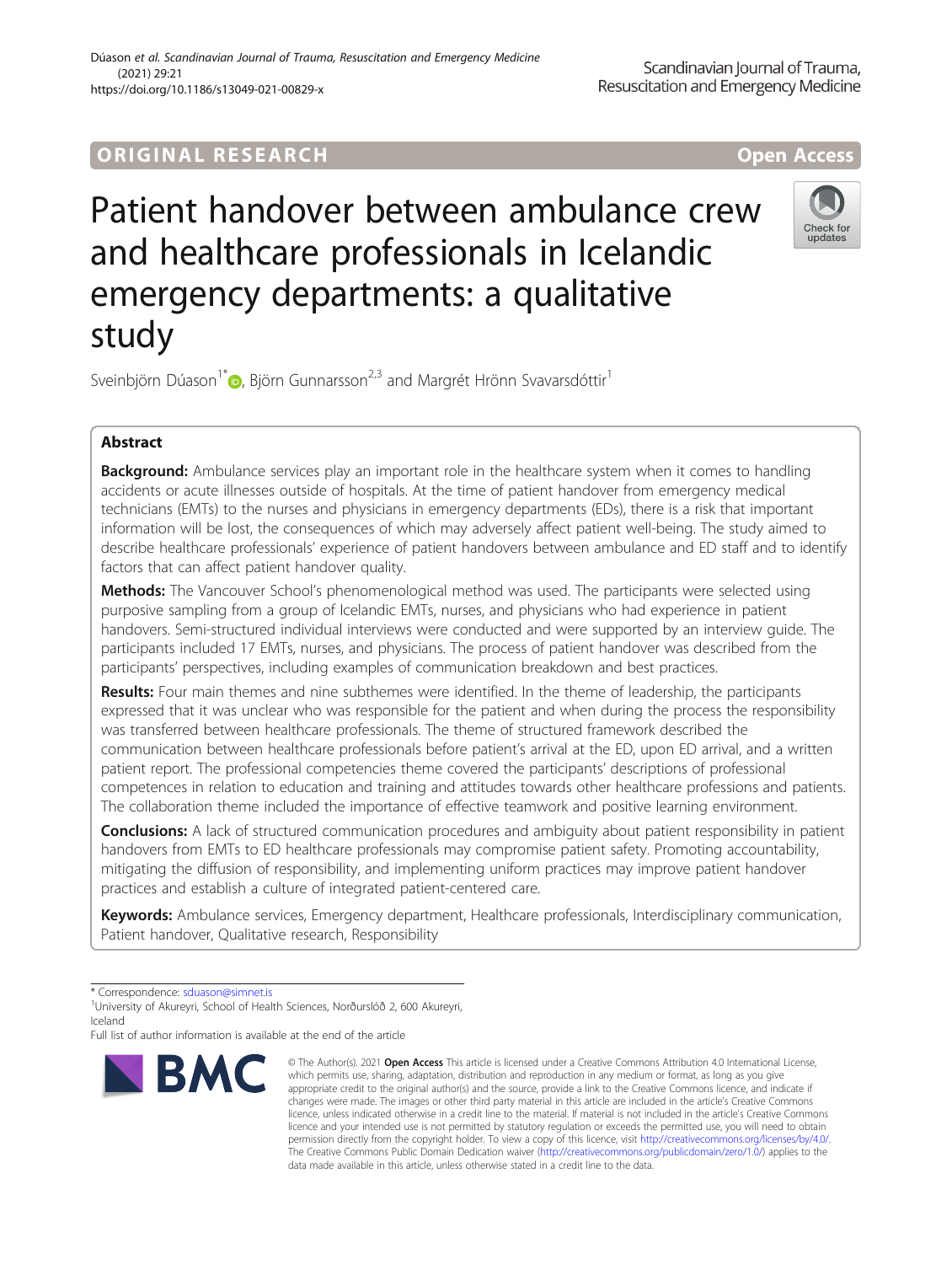# Background

In medical emergencies, patients are frequently transported by ambulances to hospital emergency departments (EDs) [[1,](#page-9-0) [2](#page-9-0)]. Upon arrival, the responsibility and accountability for patient care is transferred from emergency medical technicians (EMTs) to ED staff. During this patient handover, the communication of clinical information can fail in many ways, which can threaten patient safety  $[3-5]$  $[3-5]$  $[3-5]$  $[3-5]$  $[3-5]$ . Patient handover is defined herein as "situations where the professional responsibility for some or all aspects of a patient's diagnosis, treatment, or care is transferred to another person on a temporary or permanent basis" [[5\]](#page-9-0) (p. 439). This process may be particularly vulnerable at the interface between prehospital and hospital care [[6](#page-9-0)–[8](#page-9-0)]. The reasons for this include the dissimilar training and abilities of clinicians [\[9](#page-9-0)]; language barriers; and a dynamic, high-risk clinical environment frequently characterized by noise, interruptions, and time restraints [\[5](#page-9-0)], all of which may affect the transmission of information from one professional to another. Misunderstandings or the failure to relay information may cause delays in diagnosis and proper treatment [\[10](#page-9-0)–[12](#page-9-0)]. Using standardized handover procedures during patient handovers may be beneficial [[13](#page-9-0)–[16\]](#page-9-0), and improvements in this process are needed to ensure better patient safety. A common remedy has been to invoke more structured communication during patient handovers by issuing healthcare guidelines or national standards, frequently using patient handover tools, such as the communication and patient handover tool "Situation, Background, Assessment, and Recommendation" (SBAR) [[17](#page-9-0)–[20\]](#page-9-0). A recent review of eight heterogeneous studies in which SBAR was mostly used by physicians and/or nurses found moderate evidence of improved patient safety with SBAR implementation [[17](#page-9-0)]. In addition, there may be other benefits associated with SBAR implementation, including improvements in employee satisfaction, interdisciplinary teamwork, and the quality of communication [[21](#page-9-0), [22](#page-9-0)]. Changing patient handover practices is a complicated task, though, and a greater awareness of patient handover problems and opportunities for improvement may increase the adoption of better practices [\[23\]](#page-9-0). The current study aimed to describe healthcare professionals' experience of patient handovers between ambulance and ED staff and to identify factors that can affect patient handover quality.

# Methods

The Vancouver School's phenomenological method was chosen because it can lead to a systematic explication of human experiences [[24\]](#page-9-0). Table [1](#page-2-0) shows the 12 consecutive steps of the Vancouver School method [\[24\]](#page-9-0) and describes how they were conducted in the present study.

According to Malterud [[25](#page-9-0)], multiple researchers may strengthen the design of the study because they can supplement and contest each other. The research team included a paramedic and a physician, both of whom were experienced in emergency medical care, along with a nurse, who had expertise in qualitative research. The varying experiences and interdisciplinary knowledge of the research team ensured a wider perspective of the phenomenon and created a critical dialogue of the analysis and possible preconceptions.

# Sample and setting

The participants were recruited with purposive sampling from a group of EMTs, nurses, and physicians who were experienced in patient handover at EDs. Recruitment was limited to Iceland's largest hospitals: National Hospital in Reykjavík ( $\sim 100,000$  ED visits annually) and Akureyri Hospital in northern Iceland  $($  ~ 15,000 ED visits annually), as well as the three ambulance services with the greatest frequency of runs.

The head of each relevant department/service area was asked to send information about the study to the pool of possible participants, and those who might be interested in participating were asked to contact the first author (SD). The number of participants was not determined beforehand. Instead, it was kept in mind that the sample should have a high level of information power, which is assessed based on whether the subject is being examined narrowly or broadly, and whether the participants have some experience with the subject [\[25\]](#page-9-0).

Twenty-three healthcare professionals were willing to participate in the study. After 17 interviews, the data were considered enough to meet the aim of the study, and data collection was stopped. The participants were 11 men and six women, ranging from 30 to 61 years of age. All had experience with patient handovers between EMTs and EDs healthcare professionals for periods ranging from two to 32 years.

The participating EMTs had dissimilar certification levels, though: EMT, advanced EMT and paramedic. EMT certification can be obtained after 260 h of entrylevel education in patient transport, while advanced EMT certification requires 350 h of additional training. Both EMT and advanced EMT education are provided in the Icelandic EMT school and are based on the U.S. National Highway Traffic Safety Administration standard curriculum. Most practicing paramedics studied for a period of nine months to one year at paramedic schools in the United States because this form of education is not provided in Iceland. Hereafter, both EMTs and paramedics will be referred to as EMTs.

National guidelines stipulate what interventions EMTs are allowed to perform. Patient handover communication in EDs is both orally and in writing in a paper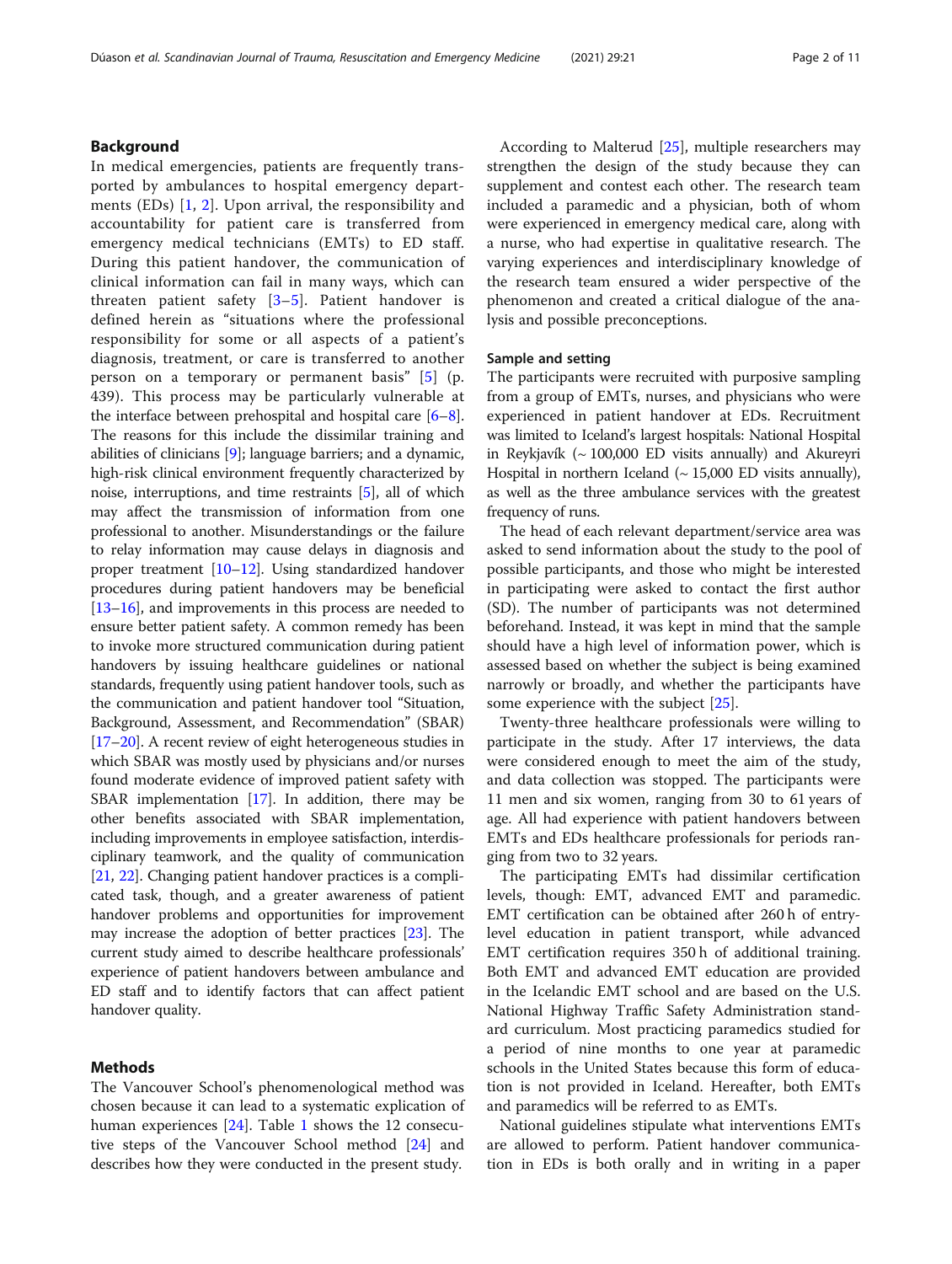# <span id="page-2-0"></span>Table 1 12 Steps of the Vancouver School method

|     | <b>Steps of the Vancouver School</b>                                                                                | How it was applied in this study                                                                                                                                                                                                                                                                                                                       |  |  |  |
|-----|---------------------------------------------------------------------------------------------------------------------|--------------------------------------------------------------------------------------------------------------------------------------------------------------------------------------------------------------------------------------------------------------------------------------------------------------------------------------------------------|--|--|--|
| 1.  | Selecting dialogue partners (the sample).                                                                           | Emergency medical technicians (EMTs) ( $n = 6$ : 1 EMT, 3 advanced EMTs, and 2<br>paramedics), nurses ( $n = 7$ ), and physicians ( $n = 4$ ) who were experienced in<br>patient handovers to emergency departments (EDs) were selected as a<br>purposive sample. Variations in work experience, level of education, and service<br>area were ensured. |  |  |  |
| 2.  | Preparing the mind (silence before entering a dialogue).                                                            | Before each interview, the interviewer (the first author) examined and wrote<br>down his preconceived ideas about the issue. Because he had been working as<br>a paramedic for years, it was especially important to consciously push aside<br>ideas that might influence the interviews and to open his mind to hearing<br>something new.             |  |  |  |
| 3.  | Participating in a dialogue (data collection).                                                                      | One semi-structured, individual interview was conducted with each participant<br>$(n = 17)$ . An interview quide was used to quide but not dictate the interview.                                                                                                                                                                                      |  |  |  |
| 4.  | Sharpened awareness of words (data analysis).                                                                       | The data gathering and analysis were conducted concurrently (constant<br>comparison). Interviews were transcribed verbatim and then read and reread to<br>get a comprehensive impression of the whole.                                                                                                                                                 |  |  |  |
| 5.  | Beginning consideration of essences (coding).                                                                       | By finding key phrases and identifying their meanings, significant statements<br>were extracted from the transcript. Next, the themes of key statements were<br>identified and coded. An attempt was made to continuously answer the<br>following question: What is the essence of what this participant is saying?                                    |  |  |  |
| 6.  | Constructing the essential structure of the phenomenon<br>for each case (single-case constructions).                | The main themes in each participant's narrative were highlighted and grouped.<br>The most important ones were presented in a single-case analytical-model (see<br>an example in Fig. 1).                                                                                                                                                               |  |  |  |
| 7.  | Verifying the single-case construction with relevant<br>participants (verification).                                | A single-case analytical model verification was sought from each participant,<br>who verified that the results described their experiences correctly and that they<br>had no further suggestions or comments.                                                                                                                                          |  |  |  |
| 8.  | Constructing the essence of the phenomenon from all<br>cases (metasynthesis of all case constructions).             | Individual analysis models were compared internally, searching for "common<br>threads" and differences. Then, one overall analytical model was constructed<br>from the single-case analytical models (see Table 2). All the researchers<br>participated in this process and made sure that the analytical model was<br>based on the data.              |  |  |  |
| 9.  | Comparing the essential structure with the data.                                                                    | To ensure that the overall analytical model was adequate, the interviews were<br>read again and compared with the model.                                                                                                                                                                                                                               |  |  |  |
| 10. | Identifying the overarching theme that describes the<br>phenomenon (interpreting the meaning of the<br>phenomenon). | During this work, the essence of the phenomenon was shaped, and the<br>overarching theme was put into words: Professional patient handover through<br>clear patient responsibility, structured communication procedures, and quality<br>teamwork.                                                                                                      |  |  |  |
| 11. | Verifying the essential structure (the findings) with<br>some research participants (verification).                 | The overall analytical model was discussed with all the participants, all of whom<br>agreed upon the outcome of the analysis.                                                                                                                                                                                                                          |  |  |  |
| 12. | Writing the findings.                                                                                               | Care was taken to quote all the participants and to shed light on their<br>experiences regarding the research material. This was done to increase the<br>study's credibility and show that the results were based on the experiences of<br>all the participants.                                                                                       |  |  |  |

journal. There are no clear guidelines or protocols for ambulance crew patient handovers in EDs. However, the SBAR communication tool was being used in both hospitals.

# Data collection

Individual semi-structured interviews with open-ended questions were used because this enables discussions with the participants more than a direct question-andanswer format [\[26](#page-9-0)]. The data were collected between November 2017 and March 2018. The first author conducted all the interviews at times and locations chosen by the participants, ensuring privacy and quiet for the interviews. The average interview duration was 45 min (range 26–64 min).

An interview guide based on the researchers' clinical experiences was used. The main question was as follows: Can you describe your experiences regarding the handover of patients transported by ambulances to hospital EDs. This question was followed by a few open-ended questions about handover procedures, responsibilities, and communication, such as quality of information, attentiveness, information flows, written reports, and feedback. After each interview, the interview guide was reviewed, but no changes or additions were needed. To establish an overview of data, the transcribed interviews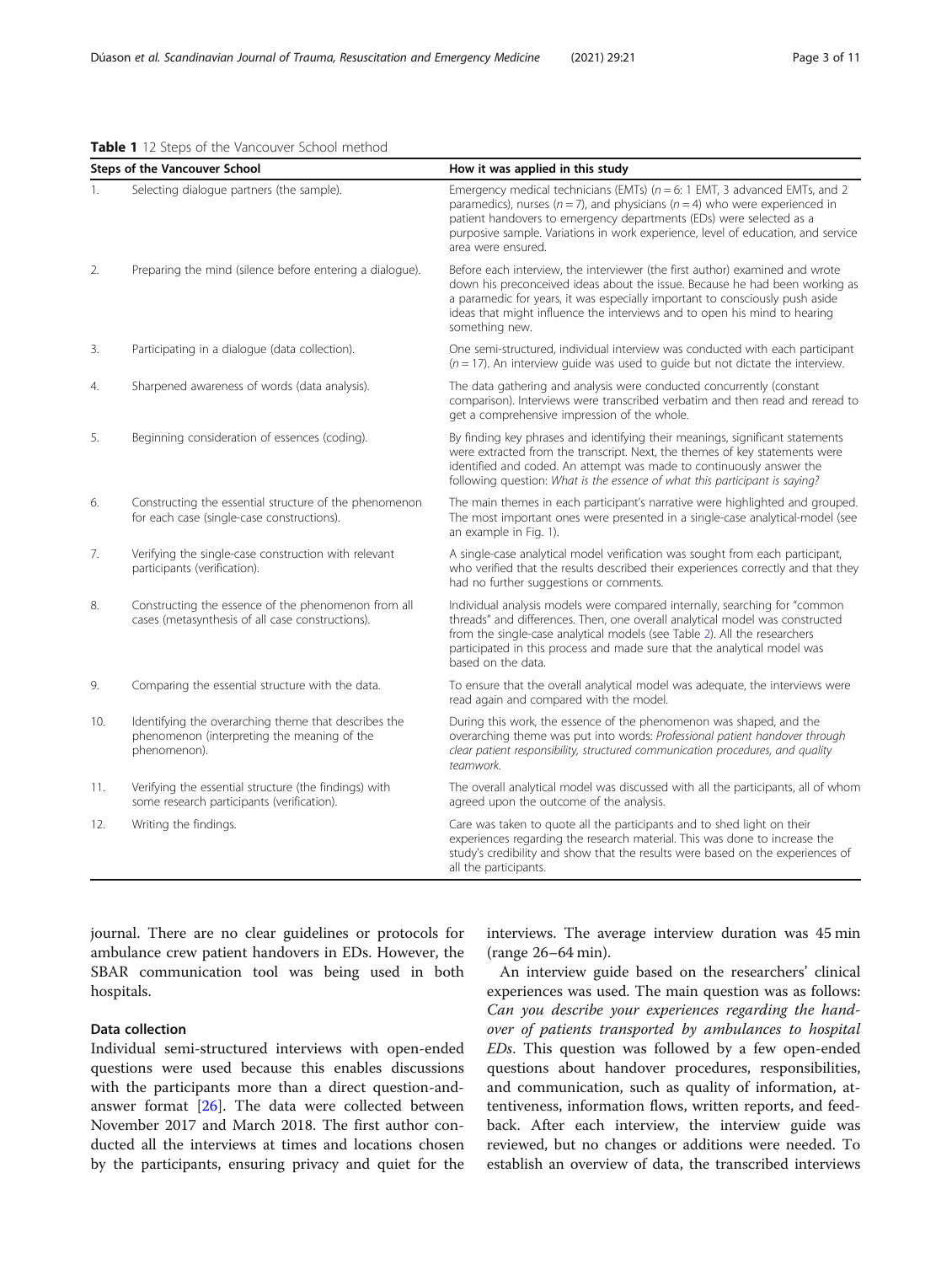<span id="page-3-0"></span>were carefully read by all the researchers, and this was a practice that was repeated throughout the analysis.

# Data analysis, interpretation, and verification

The data were analyzed by a thematic analysis according to the Vancouver School [\[24](#page-9-0)], using NVivo 11 and MindNode 5.2.2. During data collection, the data were analyzed continuously after each interview to identify the need to go deeper into some aspects of the subject. The data were constantly revisited after each initial analysis, and each new interview was presented in a singlecase analytical model (see an example in Fig. 1) and then added to the overall analytical model. Throughout the research process, the research team critically discussed the analysis and interpretation of the interviews. Codes were extracted from the data and compiled into the main themes and subthemes that sought to describe the essence of each participant's experiences. Then, the themes were reviewed and critically discussed within the research team. Quotes were used to support the results, and each quote was identified by the participant's profession and a pseudonym.

# Ethical considerations

The current study was conducted in accordance with the Helsinki Declaration [\[27\]](#page-9-0). Ethical clearance for the study was provided by the relevant institutions and was reported to the National Data Protection Authority (S8420/2017). Before the interviews, the participants received written and oral information about the study and provided written, informed consent. To enhance confidentiality, each participant was identified using a pseudonym, and any data that might reveal the participants' identities were not disclosed. After the interviews were transcribed, the audio files were deleted.

# Results

The data analysis identified the overarching theme, "Professional patient handover through clear patient responsibility, structured communication procedures, and quality teamwork," which was seen as key to handing over patients and ensuring high-quality care. Within the overarching theme, four main themes and nine subthemes were identified. The first main theme *leadership* included two subthemes in which the importance of clear professional responsibility for the patient and clear timepoints and locations for the handover of responsibility are described. The second main theme structured framework encompasses three subthemes: prehospital reporting, face-to-face communication, and written reports. These describe the importance of clear, formal, and structured communication before a patient's arrival at the ED, upon ED arrival, and a written patient report for later referral. The third main theme professional competencies describes how professional training and attitude toward other healthcare professions, as well as the patients, can affect the quality of patient handovers. The last main theme collaboration addresses the importance of good interprofessional cooperation in the subtheme team awareness, and the importance of feedback for professional development is discussed in the subtheme learning environment. An overview of themes is shown in Table [2.](#page-4-0)

# Leadership

Under this main theme, two subthemes were identified. First, patients are usually managed by a hierarchy of healthcare professionals, sometimes making it unclear who is responsible for patient care and whether this responsibility is shared. Second, at times, it seems unclear where and when during the patient handover

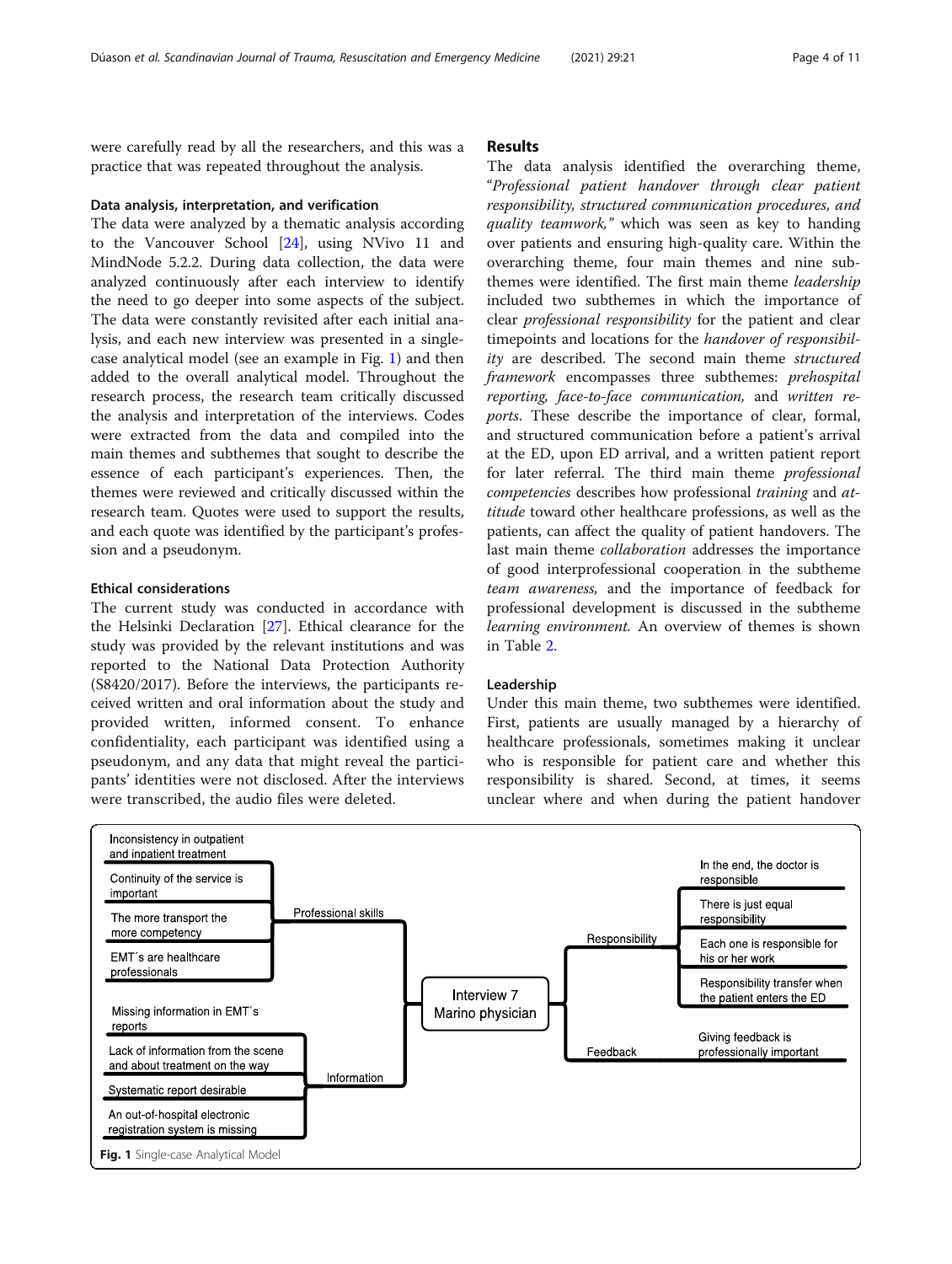#### <span id="page-4-0"></span>Table 2 Overall analytical model

| <b>Overarching theme</b> |  |
|--------------------------|--|
|--------------------------|--|

Professional patient handover through clear patient responsibility, structured communication procedures and quality teamwork

# Main themes

| Leadership                                                                            |                                                                                         |                                                                     | Structured framework                                                                         |                                 | Professional competencies                    |                                                                     | Collaboration                                                                  |                                                   |
|---------------------------------------------------------------------------------------|-----------------------------------------------------------------------------------------|---------------------------------------------------------------------|----------------------------------------------------------------------------------------------|---------------------------------|----------------------------------------------|---------------------------------------------------------------------|--------------------------------------------------------------------------------|---------------------------------------------------|
| <b>Subthemes</b>                                                                      |                                                                                         |                                                                     |                                                                                              |                                 |                                              |                                                                     |                                                                                |                                                   |
| Professional<br>responsibility                                                        | Handover of<br>responsibility                                                           | Prehospital<br>reporting                                            | Face-to-face<br>communication                                                                | Written<br>reports              | Training                                     | Attitudes                                                           | Team<br>awareness                                                              | Learning<br>environment                           |
| Codes                                                                                 |                                                                                         |                                                                     |                                                                                              |                                 |                                              |                                                                     |                                                                                |                                                   |
| Shared<br>responsibility<br>Leading<br>professional<br>Responsibility for<br>own work | Floating<br>timepoints<br>Floating<br>locations<br>Process<br>Presence of<br>profession | Structured<br>Concise<br>Accurate<br>F <sub>D</sub><br>preparedness | Short and precise<br>Formal<br>communication<br>Active listening<br>Undisturbed<br>attention | Precise<br>Complete<br>Valuable | Education<br>Experience<br>Patient<br>volume | Disrespect<br>Arrogance<br>Mistrust<br>Interest in<br>patient cases | Teamwork<br>Continuity of<br>care<br>Team<br>members<br>Handover<br>procedures | Debriefing<br>Feedback<br>Continuing<br>education |

the responsibility for patient care is transferred from EMTs to the ED healthcare professionals. The participants' views on this varied and were independent of their professions. Many participants thought it was unclear where the real responsibility lies and whether it is legal (you can be held accountable for your work) or moral (you follow your ethical and cultural principles).

# Professional responsibility

The process of handing over patient care was seen as a responsibility shared by all healthcare professionals who were attending the patient handover. Most participants stated that one single professional would always have the greatest responsibility for the care delivered during the patient handover. Most often, this would be the person leading the actions, but education, clinical experience, and other duties could influence this. Some participants stated that this person would be the one with the highest education, meaning that this would always be a physician or a nurse. However, this assumption could become complicated when the physician had less clinical experience than the others. The participants emphasized that everyone was responsible for their own actions and that in the absence of a physician, the responsibility would be shared equally among the healthcare professionals who were present. From the nurses' point of view, a nurse would always have some form of responsibility, even if both EMTs and physicians were present, because nurses often know the ED operating procedures best and would take care of the patient when the other healthcare professionals moved onto other tasks. In addition, interns and residents are often quite inexperienced. Another participant pointed out that it would always be the physician who would be held legally liable if something went wrong:

It is the physician who is responsible, but we don't have less responsibility for what we do each time. (Paul, EMT)

# Handover of responsibility

The participants described a lack of clarity regarding where in the patient handover process the responsibility shifted from the EMTs to the ED staff. Diverse time points and locations were mentioned, but there were no formal signals or actions that confirmed that the ED healthcare professionals had taken over responsibility from the EMTs. Many described a process that began when the patient entered the ED and ended when the EMTs had produced their report and left the patient. Many participants also noted that the responsibility shifted when the patient was out of the stretcher and on a bed, the paperwork had been handed over, and an oral report had been given to a nurse:

In my mind, when we have moved the patient into their bed [hospital bed], the report has been given, the patient is connected to their equipment [hospital equipment] and disconnected from our equipment and stuff, then I think they've got the patient. (Albert, EMT)

The physicians were not in agreement on when in the process they had become responsible for the patient although all of them agreed that as soon as they were on site, they were in charge and responsible for the patient. Some even stated that they were responsible for the patient starting from the time they received the notification of a patient's arrival. However, if they had not been alerted regarding the patient, some physicians were unsure who was responsible for that patient.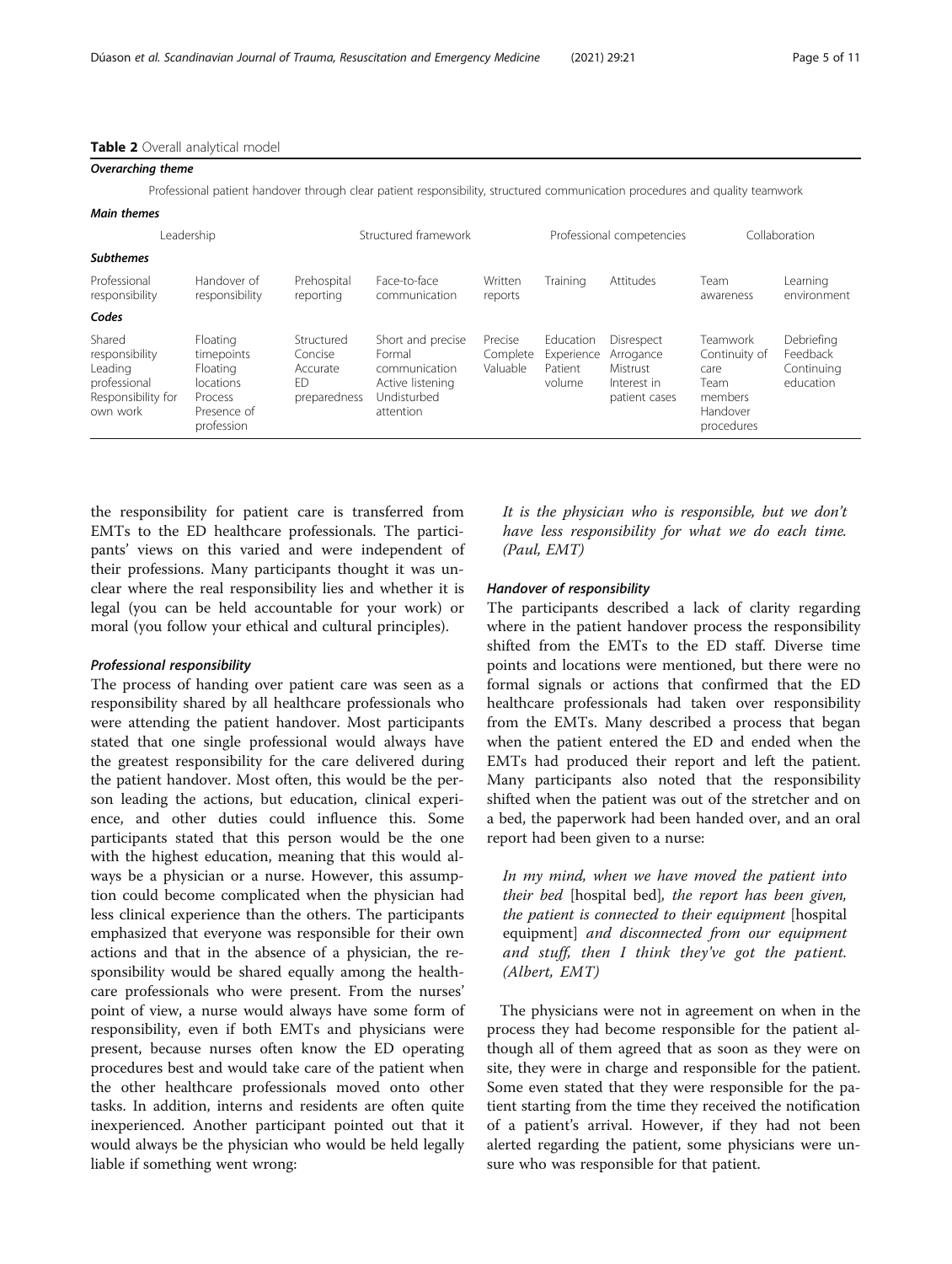The nurses were more explicit on this subject and stated that they were responsible for the patient as soon as he or she had entered the ED. However, they emphasized that the EMTs should not leave the ED until a nurse or a physician had formally taken over the patient's care:

Somehow, as soon as he's in the ED, it's really the reception nurses who are responsible for the patient. (Ingrid, nurse)

Similarly, EMTs felt responsible for the patient until other healthcare professionals had accepted the responsibility:

We are responsible for him until someone else has taken over. (Howard, EMT)

# Structured framework

The second main theme structured framework encompassed the importance of prehospital reporting before a patient's arrival at the ED, face-to-face communication upon ED arrival, and a written patient report. This theme emphasized short, structured information, undisturbed attention, active listening, and precise written reports.

# Prehospital reporting

Most of the participants stated that the quality and preparedness of patient handover depended greatly on the flow of information from the EMTs to the ED healthcare professionals before the patient's arrival. The participants from all three professions described the need for more structure and improvement in the provision of prehospital reporting.

The EMTs were aware of the importance of short, targeted telecommunications that would help others prepare to receive the patient, including gathering together suitable staff.

This depends on me, whether I want to make sure that the reception [of the patient] is good or not,  $[...]$ this is just salesmanship, if I have managed a good report to the nurse through the telecommunications and a good description and get the nurse to receive the message and repeat it, then the patient handover is of good quality. (Nathan, EMT)

The EMTs felt that too little time was allocated to prearrival reporting. In contrast, some nurses complained about time-consuming and unstructured information, and both the nurses and the physicians noted that information was frequently inadequate and inaccurate, saying that it was more important to get a brief, concise report than a long story. Other nurses and physicians described the telecommunications as exemplary, with its information generally perceived as accurate and relevant and with the EMTs being perceived as having presented a clear picture of the patient.

# Face-to-face communication

Face-to-face communication and first-hand oral information from the EMTs upon their arrival at the ED were seen as essential to avoid loss of information. One of the nurses explained this as follows:

I try to get some sort of initial history from the EMT  $\lceil \dots \rceil$  because what is written on the paper is only a small fragment of what is really relevant in the handover. (Olaf, nurse)

Again, it was obvious that concrete, short, precise information was considered necessary. The emphasis was on active listening, undisturbed attention, and eye contact to show that the listener was concentrating on what was being said. Many of the EMTs said the patient handover was often informal and that the ED staff's attention was scattered. They complained that they were not always heard and often needed to repeat information and that it was sometimes unclear whom to report to. The physicians were also conscious of the importance of paying close attention, although they noted that it was not always done:

This is perhaps one of the things that sometimes,  $[$  ...  $]$ has gone astray or could be better, that there is silence during the handover. (Gunnar, physician)

# Written reports

Most of the nurses and physicians emphasized the importance of well-written, precise reports from the EMTs. These were mainly used to retain access to the information after the EMTs had left, but these reports also made the information less likely to get lost and easier to pass on, for example, between shifts. In contrast, the EMTs were skeptical about the usefulness of these reports, and some even doubted that they were ever used. Therefore, they neglected to write them, even though they were aware that they were obligated to do so. This was confirmed by both the nurses and physicians, who complained that written reports were often incomplete or missing entirely:

In my opinion, in many cases, they could fill this out much better; there is often a lack of information about medications, blood-glucose monitoring, and, in particular, systematic information about the physical examination, the patient's condition and treatment. Unfortunately, I often do not have the information I need. (Marino, physician)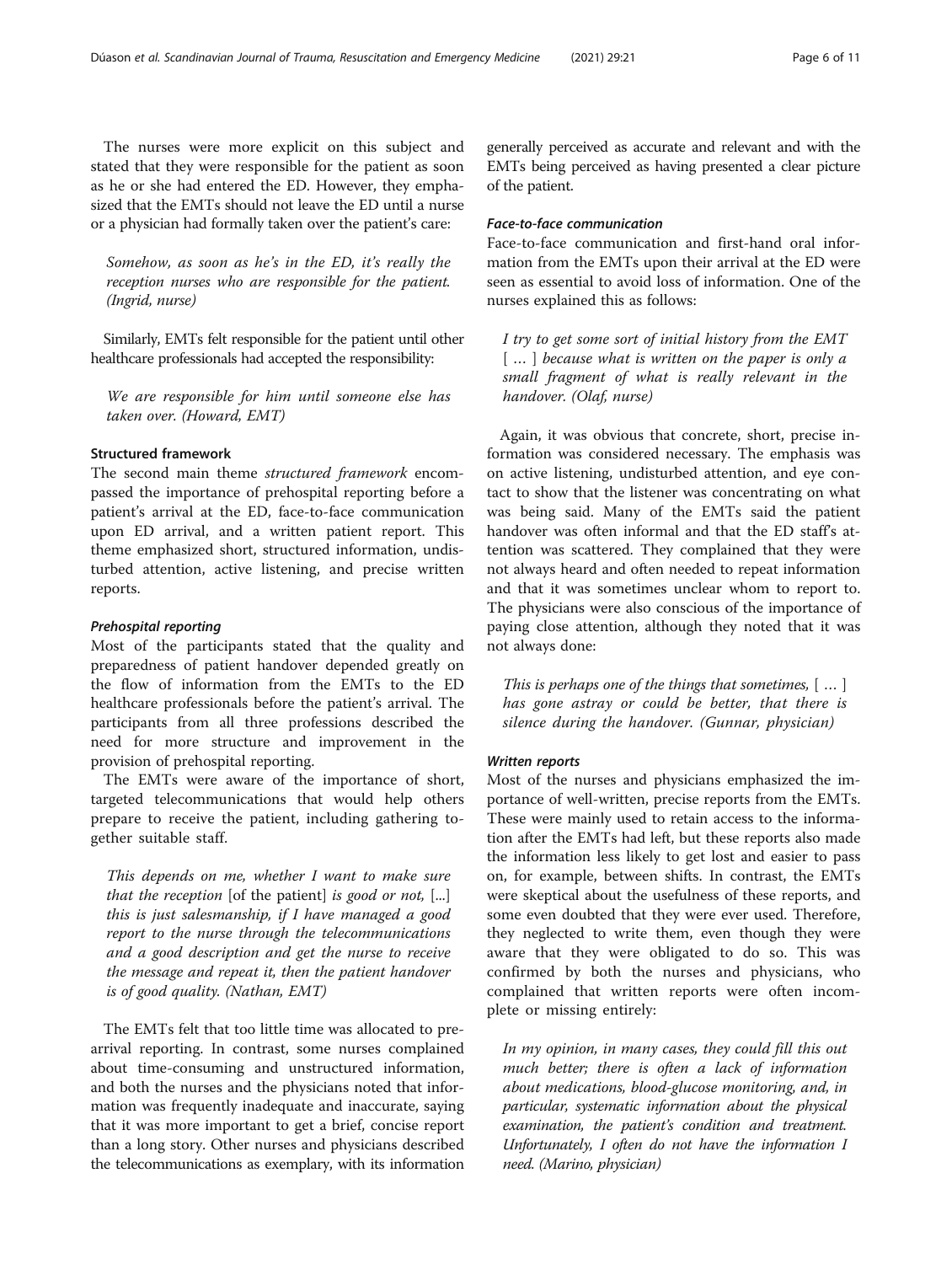# Professional competences

The participants described variations of professional competence and skills in patient handovers and noted that this markedly affected the quality of the handovers. Patient volume, education, attitude, and respect were also noted as affecting the quality of patient handovers.

# **Training**

Many participants claimed that differences in educational level and work experience accounted for variations in professional competence. This applied particularly to EMTs, interns, and residents and was, for example, said to be reflected in the quality of patient handovers. It was frequently mentioned for EMTs that high patient volume, but not necessarily the number of years in the profession, was related to quality of patient handovers. Paramedic education was also considered important in this respect.

The EMTs and nurses described experiences with interns who were responsible for cases that they were incapable of managing, and they emphasized the importance of experienced healthcare professionals being in charge of serious or complicated cases:

The nurses who are at the handover are very good, but we also meet interns and residents with varying skills [ … ]. Some get nervous and don't know what to do. (Albert, EMT)

# **Attitudes**

The participants also gave concerns that negative attitudes and tension between healthcare professions could affect the quality of patient handovers. This included disrespect toward other healthcare professions and toward patients. For example, some EMTs reported that their skills in assessing patients' conditions and in providing care were sometimes questioned. They described how they felt they were looked down upon by some physicians. However, this was not common, and it was generally felt that nurses were respectful toward EMTs.

The participants emphasized the importance of respectful dialogue when in the patient's presence. Patients who were not considered "interesting cases" or those considered of "less value" – including the homeless or alcoholics and those frequently transported to the ED – often were noted by the nurses as receiving a lowerquality of care from the EMTs, with not as much effort put into their patient handovers:

You know some just "threw" the patient between the beds and then just disappeared. For example, old people admitted with column fractures or something like that. Then there seems to be very little interest in stopping there [at the ED] and giving a good report. However, when there is some exciting case, then it is possible to wait, watch, and help do things. (Laura, nurse)

# Collaboration

Most of the participants described good cooperation between the three healthcare professions, even though this was sometimes negatively affected by heavy workloads and high stress levels in the ED. Some participants noted the benefits of using standardized procedures and delivering effective feedback for their professional development and continuity of care.

# Team awareness

Collaboration and teamwork were emphasized, with the ultimate goal of providing the best patient care. The participants agreed that teamwork and collaboration were useful and that it was important that everyone viewed the EMTs as part of the team:

But we are naturally working on the same goal, and this is just like one chain. (Fiona, nurse)

However, many participants were concerned that EMTs were generally considered neither healthcare professionals nor members of the healthcare team and that this was an obstacle to good, consistent healthcare;

What I believe is important is that this be a continuous healthcare service from the field to the hospital. This means that, immediately on the scene, information relevant to the patient's health and treatment is collected and the treatment is adjusted to the treatment he will receive later on, so that the patient is not receiving one treatment out-of-hospital and an entirely different one at the hospital. (Marino, physician)

The participants said that one aspect of ensuring continuity of care between prehospital and hospital care was for the EMTs and ED staff to be perceived as one team and to use uniform patient handover procedures across organizations. Some of them were not familiar with formal patient handover procedures and said no such procedures were in place. For example, most of the nurses described SBAR as an effective communication tool, but only a few EMTs where familiar with it. Although most of the participants called for structured, formal handover procedures, others claimed that standard operating procedures were mostly for beginners:

Generally speaking, [ … ] standard operating procedures are good for beginners, so you learn the best way so that you have some guidelines on how to practice. But when those become routine, they are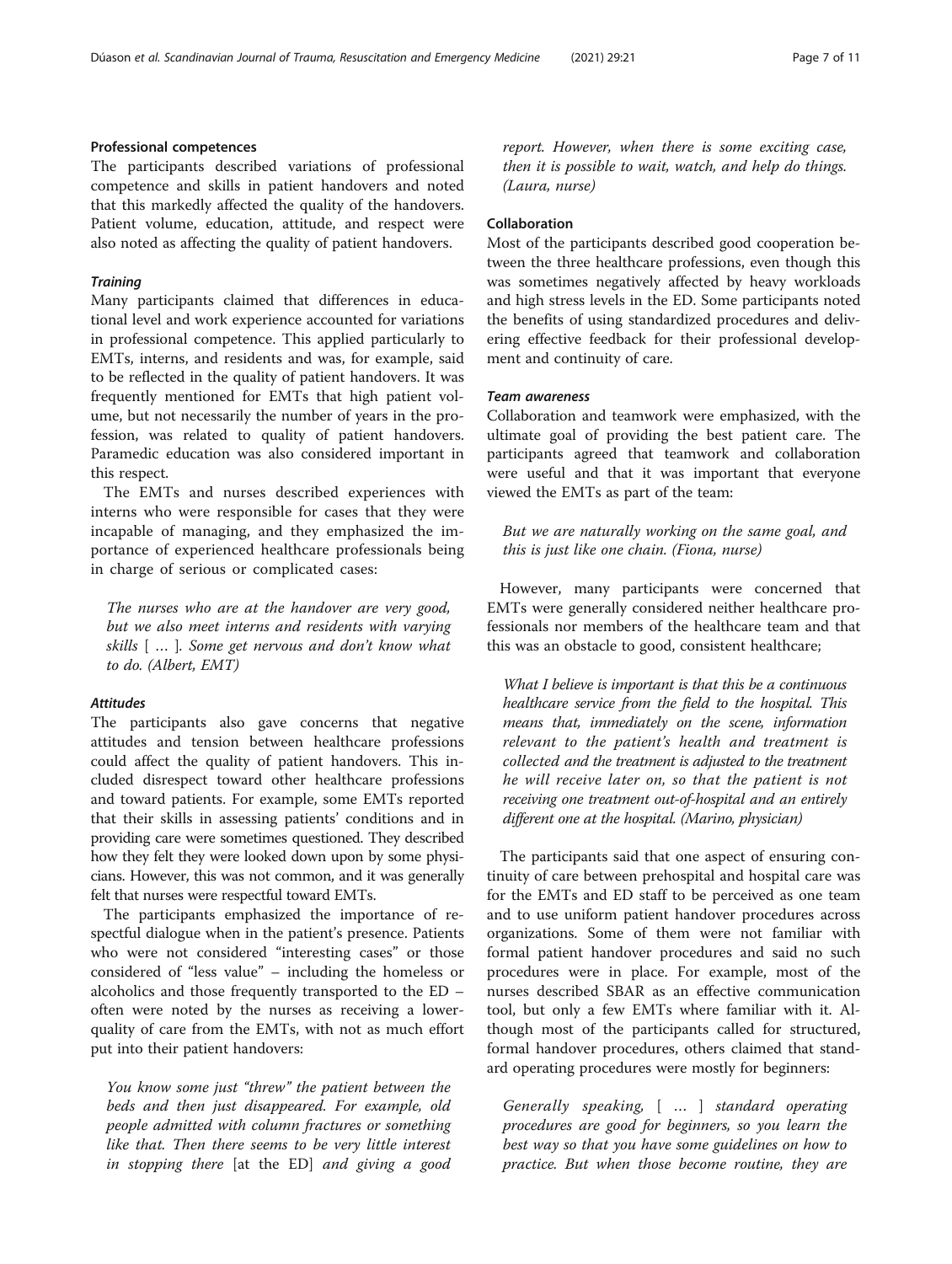going to be in your way, because it is not always the same, and it is not always that simple. (Johann, physician)

# Learning environment

The participants had either no or little experience with feedback after difficult or complicated cases. However, both nurses and EMTs wished that feedback from physicians on performance and processes was a standard practice because they said it could increase their awareness of their professional competencies and decrease recurring mistakes. The EMTs desired feedback from the physicians on their performance of various tasks, including prehospital radio communication and both written and verbal reporting in the ED. They specifically expressed interest in knowing whether their reports included all the information necessary to provide seamless patient handovers. For these reasons, they saw feedback as part of continuing education and, therefore, as a way to improve their clinical competence and reduce the likelihood of mistakes in their patient handover practices:

Feedback is very necessary and very instructive to really see, after the work done outside the hospital, what is done within the hospital and what the outcomes and fates of the individuals are. [...] It doesn't necessarily have to be a meeting, but just that you can mark somewhere,  $[$  ...  $]$  even if it is only a few lines of email. (Karl, EMT)

However, many participants said that there was little time for feedback and that it was often omitted because it was not formally required. Both nurses and EMTs said that the feedback they received was mostly in form of brief remarks or complaints from their superiors. The physicians seldom received feedback, but they expressed interest in providing feedback. One physician asserted that changes in attitude and culture would be needed to enable feedback to become a standard practice.

One is so terribly sensitive to criticism about work performance, whether one has done something incorrectly, and unconscientiously becomes defensive. Feedback culture has to be taught from basics. (Daníel, physician).

# **Discussion**

In the current study, patient handover was seen as a form of teamwork where clear patient responsibility, structured patient handover communication procedures, and respect for everyone in the team and the patient were seen as important for enhancing patient safety.

Only four main themes were identified, which differed from the studies by Lawrence et al. [\[28](#page-9-0)] and Siemsen et al. [\[5](#page-9-0)]. The Lawrence et al. [[28\]](#page-9-0) study identified six themes related to patient handovers in the context of ED changes of shift: functions/business of ED, operations, resources, professionalism, communication, and clinicaldecision processes. The Siemsen et al. [[5](#page-9-0)] identified eight factors that affected the safety of patients in handovers from ambulances to hospitals and within and between hospitals: communication, information, organization, infrastructure, professionalism, responsibility, team awareness, and culture.

However, a closer look reveals many similarities. The finding from the current study of vague or unclear professional responsibilities merits some consideration. It is concerning that it is often unclear who has responsibility for the patient or where and when patient responsibility is handed over. This was not a finding in the study by Lawrence et al. [\[28](#page-9-0)]. However, Siemsen et al. [[5\]](#page-9-0) found that the giving and taking patient responsibility are often unclear or difficult, and as a result, no one clearly takes responsibility for the patient [\[5](#page-9-0)]. Obviously, this can lead to situations in which a patient does not receive proper treatment or is left unattended. However, previous studies have indicated that there is an unspoken understanding that the handover of responsibility occurs when the patient is transferred from the ambulance stretcher to a bed in the ED  $[3, 6]$  $[3, 6]$  $[3, 6]$  $[3, 6]$ . This was also a common finding in the present study. Nonetheless, this issue needs to be clarified, and more-standardized patient handover procedures may help.

Many of the issues listed under communication and/or information in the other two studies [\[5](#page-9-0), [28](#page-9-0)] are found in the present study under the theme of structured framework, including the importance of face-to-face communication and avoiding interruptions or distractions. The EMTs in the present study observed that too little time was spent giving prearrival information, but the nurses said that too much time was spent on this information. Even short clinical communication training might lead to better teamwork and more effective patient handovers from EMTs to ED staff [[29](#page-9-0), [30\]](#page-9-0). Unsurprisingly, the participants in the present study thought the most important aspect was to make eye contact with the recipient of the report to ensure that he or she was concentrating on it. This is in line with the results of another study that reported that EMTs value face-to-face interactions [\[31](#page-10-0)], which also described patient handover as exemplary when there was silence and undivided attention on the part of the recipient while the EMT was providing the patient information.

Interestingly, several nurses and physicians related the differences they observed in professional approaches to patient handover among the EMTs to the number of transports the EMTs had made and their educational level. Those with more experience and higher levels of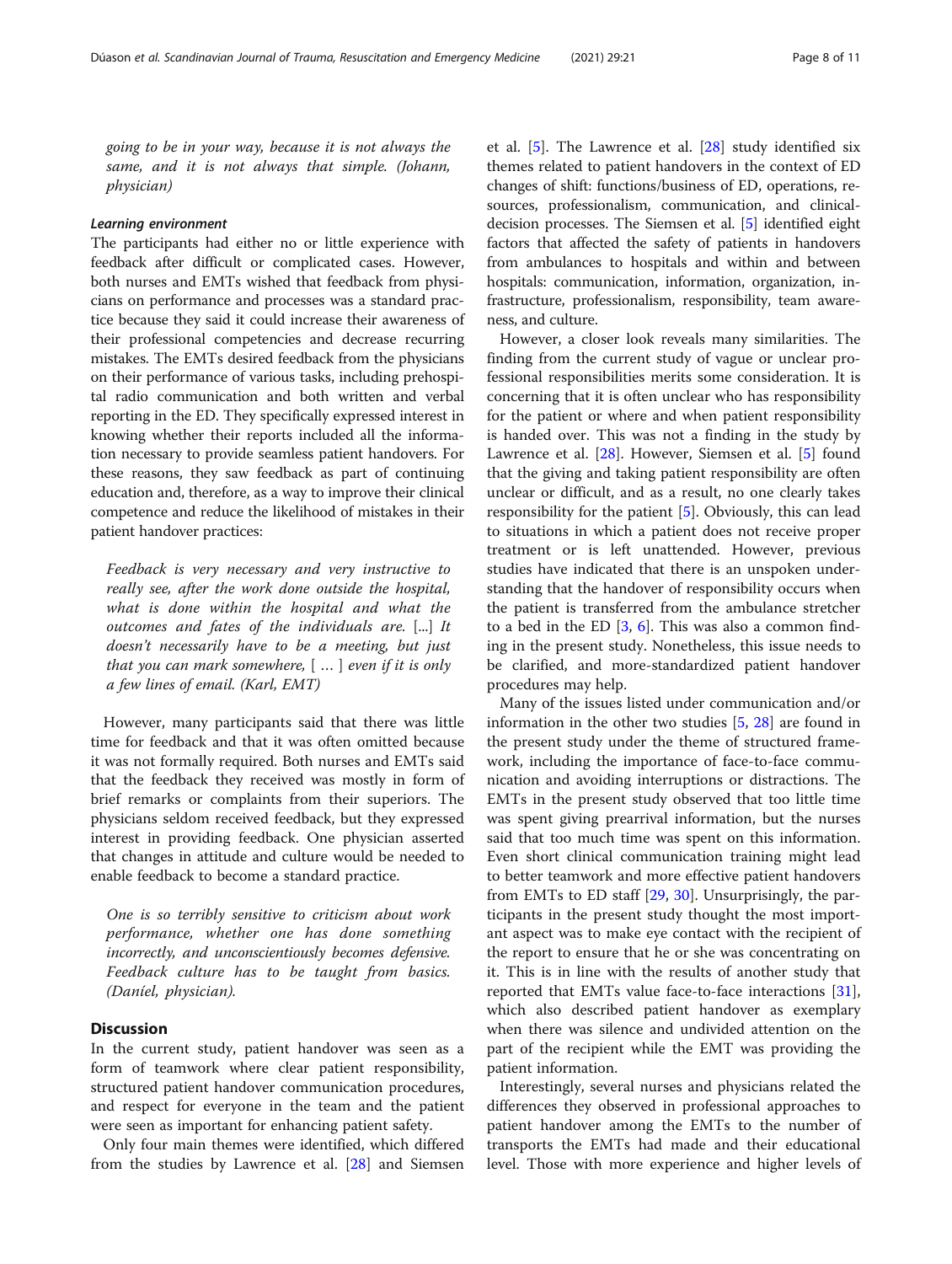education were perceived as performing in a more professional manner. A study from Scotland found that medical staff felt that the quality of patient handovers varied between ambulance crews [[32\]](#page-10-0), and the quality of patient handovers has been related to the personnel's experiences [[5\]](#page-9-0). Some authors have recommended that EMTs and ED staff receive education in structured patient handovers to improve the quality of patient handovers [[32](#page-10-0), [33](#page-10-0)].

It concerns us that some EMTs said that they were not trusted to perform their tasks or even looked down on by the ED staff, and previous research has also raised the issue of mistrust in handovers between prehospital and hospital staff [[4,](#page-9-0) [12\]](#page-9-0). Patient handover in the ED requires a good understanding among different healthcare professionals about their respective roles and tasks. This is supported by research suggesting that effective teamwork is associated with improved staff satisfaction and smooth conduct of the ED [[34,](#page-10-0) [35\]](#page-10-0). It has been suggested that a shared understanding can be reached with shared experiences, such as interdisciplinary training [[33\]](#page-10-0), and these interventions can change attitude about the importance of communication [\[36](#page-10-0)].

Interestingly, the present study's narrative contained reports of disrespectful behavior toward patients, and this has also been found in other studies  $[3, 7, 31]$  $[3, 7, 31]$  $[3, 7, 31]$  $[3, 7, 31]$  $[3, 7, 31]$  $[3, 7, 31]$ . There is an abundance of evidence that abusive or disrespectful behavior is extremely dangerous in healthcare [\[37,](#page-10-0) [38](#page-10-0)]. Arrogant attitudes or behaviors during patient handovers may indicate a lack of teaching professionalism, ineffective leadership and disruptive workplace culture [[37,](#page-10-0) [38](#page-10-0)]. We do not know how frequently this occurs, but the participants in the present study raised concerns regarding it, which indicates the need for healthcare workplaces to audit their cultures.

A number of participants in the present study commented that team awareness and acknowledging that EMTs are a part of the team is central to ensuring the continuity and coordination of care. As in the study by Siemsen et al. [[5\]](#page-9-0), the participants expressed that EMTs were considered by some to be neither healthcare professionals nor members of the healthcare team. This indicates prejudice and mistrust, which prevents effective teamwork and, therefore, may negatively affect patient care.

Some of the nurses and many of the participating EMTs in the present study said that they would like to get feedback from the physicians and saw it as a way to improve patient handovers and decrease recurrent mistakes but little or no time would be allotted for it. This is in line with the findings of Morrison et al. [[39](#page-10-0)] where EMTs expressed a positive perception of feedback and called for receiving it from various sources more systematically. There is also a growing literature on the positive impact of using audit and feedback interventions in the ED, at least on physician performance [[40,](#page-10-0) [41](#page-10-0)]. It seems that feedback is not used much by physicians in the present study, a practice which may detrimentally affect both their performance and patient outcomes.

Other issues were observed in the present study that could pose risks to patients. Disruptions and healthcare professionals' experiences of heavy workloads could decrease their concentration regarding the transfer of liability and could increase the likelihood of misunderstandings. These findings are consistent with prior research [[42\]](#page-10-0).

Patient handovers have major implications for patient care, and we identified several factors that can be improved upon. We believe that the most serious one is the ambiguity in the assignment of patient responsibility. This is probably a manifestation of system failure, for example, a lack of procedures and training for the provision of safe, effective patient handovers. Another notable factor is the apparent lack of structured communication of relevant patient information in patient handovers, which has been linked to miscommunication [[9](#page-9-0), [33](#page-10-0)], and some reviews have proposed the standardization of patient handovers in this context [\[1](#page-9-0), [15](#page-9-0)]. However, there appears to be a limited amount of highquality research supporting the implementation of tools and techniques for this purpose [\[4\]](#page-9-0). One of the challenges in such an implementation is the boundary between ambulance services and hospitals [\[43](#page-10-0)]. Different organizational priorities and culture – exemplified in the current study in the implementation of SBAR communication tool in hospitals but not in the ambulance service – may stand in the way of improving in patient handover from ambulances to ED staff. Quality research on workplace culture and communication between ambulance crew and healthcare professionals in EDs is needed, to be able to focus on and better understand how to provide and accept mentorship across organizations and professions when it comes to the practice of high-quality patient handovers.

#### Limitations

In the current study, we used semi-structured interviews, which enabled the participants to express their views on the topic using a wide perspective. The present study has some limitations. First, the participants were volunteers, which may have introduced bias. Second, the sample did not include healthcare professionals working at smaller locations in rural areas, part-time EMTs, or nurses and physicians in healthcare centers. In addition, the study was implemented only in one nation, so its findings lack broader generalizability. However, given the variability in the sample and the fact that the findings are supported by research from other countries, we argue that the findings are likely to be transferable beyond patient handovers in EDs in the Icelandic context.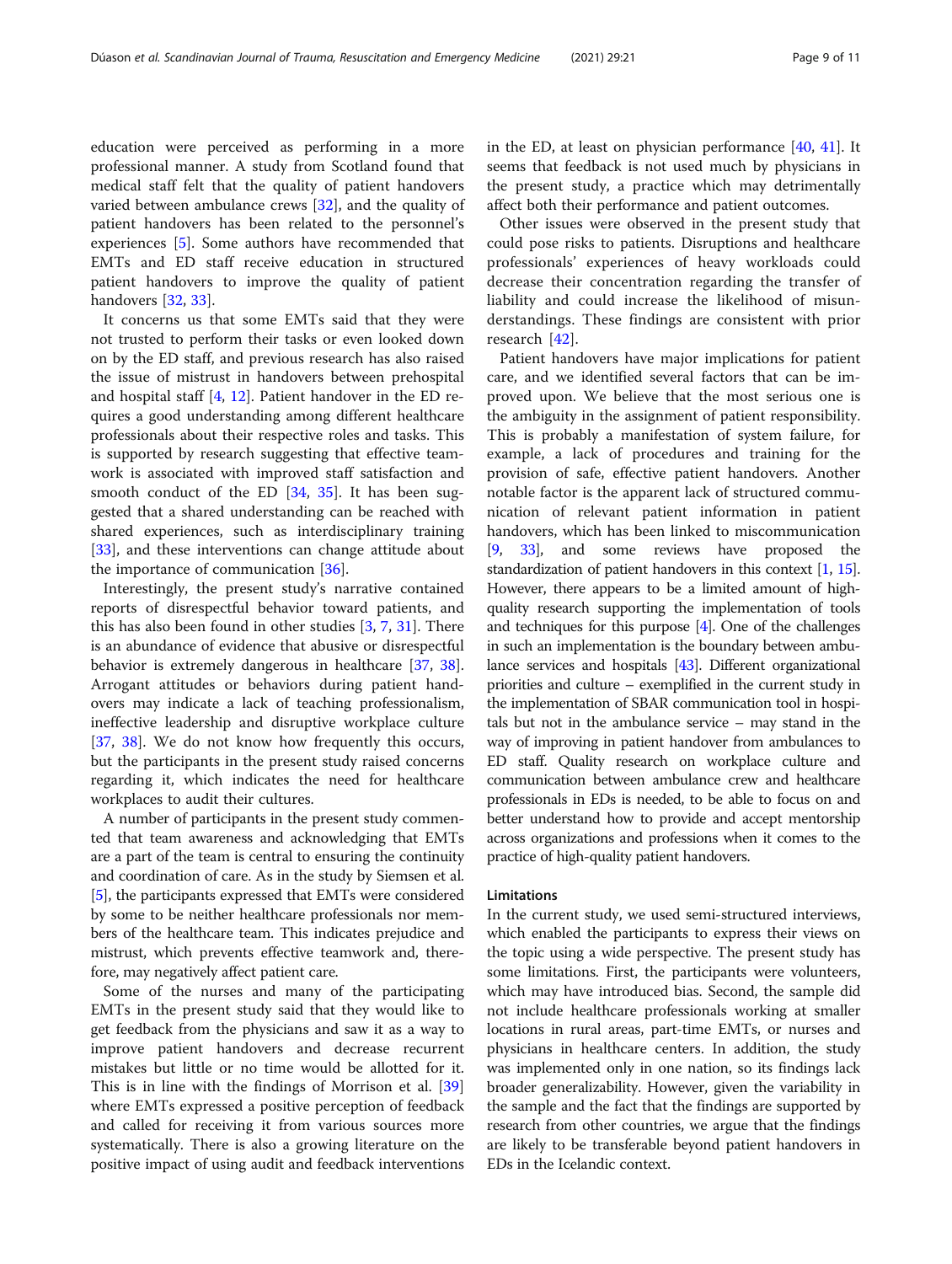# <span id="page-9-0"></span>Conclusions

The present study's main finding was that a lack of structured communication procedures and feedback as well as ambiguity about patient responsibility in patient handovers from EMTs to ED healthcare professionals may compromise patient safety. Promoting accountability, mitigating the diffusion of responsibility, and implementing uniform patient handover practices both within and across organizations in emergency care may improve patient handover practices and establish a culture of integrated patient-centered care. Reports of disrespectful behavior toward patients indicate the need to both audit current practices and conduct further studies.

#### Abbreviations

EMTs: Emergency Medical Technicians; EDs: Emergency departments; SBAR: Situation, Background, Assessment, and Recommendation

#### Acknowledgments

We would like to thank the participants for their time and knowledge, which made this study possible.

#### Authors' contributions

All authors contributed to the study design, data analysis, and manuscript writing. SD conducted the interviews. All authors read and approved the final manuscript.

#### Funding

This study received no funding.

#### Availability of data and materials

The source material supporting the conclusions of this study is available from the corresponding author upon reasonable request.

#### Ethics approval and consent to participate

Please see the heading "Ethical considerations."

#### Consent for publication

Not applicable.

#### Competing interests

The authors declare that they have no competing interests.

#### Author details

1 University of Akureyri, School of Health Sciences, Norðurslóð 2, 600 Akureyri, Iceland. <sup>2</sup> Akureyri Hospital, Akureyri, Iceland. <sup>3</sup>Institute of Health Science Research, University of Akureyri, Norðurslóð 2, 600 Akureyri, Iceland.

# Received: 27 September 2019 Accepted: 2 January 2021 Published online: 28 January 2021

#### References

- Dawson S, King L, Grantham H. Review article: improving the hospital clinical handover between paramedics and emergency department staff in the deteriorating patient. Emerg Med Australas. 2013;25(5):393–405.
- 2. Hotchin L. The forgotten life savers. Health Issues. 2011;105:29.
- 3. Bruce K, Suserud BO. The handover process and triage of ambulanceborne patients: the experiences of emergency nurses. Nurs Crit Care. 2005;10(4):201–9.
- 4. Wood K, Crouch R, Rowland E, Pope C. Clinical handovers between prehospital and hospital staff: literature review. Emerg Med J. 2015; 32(7):577–81.
- 5. Siemsen IM, Madsen MD, Pedersen LF, Michaelsen L, Pedersen AV, Andersen HB, et al. Factors that impact on the safety of patient handovers: an interview study. Scand J Public Health. 2012;40(5):439–48.
- 6. Bost N, Crilly J, Patterson E, Chaboyer W. Clinical handover of patients arriving by ambulance to a hospital emergency department: a qualitative study. Int Emerg Nurs. 2012;20(3):133–41.
- 7. De Lange S, Van Eeden I, Heyns T. Patient handover in the emergency department: 'How'is as important as 'what'. Int Emerg Nurs. 2018;36:46–50.
- 8. Burley D. Better communication in the emergency department. Emerg Nurse. 2011;19(2):32–6.
- 9. Di Delupis FD, Pisanelli P, Di Luccio G, Kennedy M, Tellini S, Nenci N, et al. Communication during handover in the pre-hospital/hospital interface in Italy: from evaluation to implementation of multidisciplinary training through high-fidelity simulation. Intern Emerg Med. 2014;9(5):575–82.
- 10. Eggins S, Slade D, Communication in clinical handover: improving the safety and quality of the patient experience. J Public Health Res. 2015;4(3): 197-9.
- 11. Foronda C, VanGraafeiland B, Quon R, Davidson P. Handover and transport of critically ill children: an integrative review. Int J Nurs Stud. 2016;62:207–25.
- 12. Knutsen GO, Fredriksen K. Usage of documented pre-hospital observations in secondary care: a questionnaire study and retrospective comparison of records. Scand J Trauma Resusc Emerg Med. 2013;21(1):13.
- 13. Bost N, Crilly J, Wallis M, Patterson E, Chaboyer W. Clinical handover of patients arriving by ambulance to the emergency department–a literature review. Int Emerg Nurs. 2010;18(4):210–20.
- 14. Talbot R, Bleetman A. Retention of information by emergency department staff at ambulance handover: do standardised approaches work? Emerg Med | 2007;24(8):539-42.
- 15. Jensen SM, Lippert A, Ostergaard D. Handover of patients: a topical review of ambulance crew to emergency department handover. Acta Anaesthesiol Scand. 2013;57(8):964–70.
- 16. Di Delupis FD, Mancini N, di Nota T, Pisanelli P. Pre-hospital/emergency department handover in Italy. Intern Emerg Med. 2015;10(1):63–72.
- 17. Müller M, Jürgens J, Redaèlli M, Klingberg K, Hautz WE, Stock S. Impact of the communication and patient hand-off tool SBAR on patient safety: a systematic review. BMJ Open. 2018;8(8):e022202.
- 18. Dayton E, Henriksen K. Communication failure: basic components, contributing factors, and the call for structure. Jt Comm J Qual Patient Saf. 2007;33(1):34–47.
- 19. Von Dossow V, Zwissler B. Recommendations of the German Association of Anesthesiology and Intensive Care Medicine (DGAI) on structured patient handover in the perioperative setting. Anaesthesist. 2016;65(1):1–4.
- 20. Haig KM, Sutton S, Whittington J. SBAR: a shared mental model for improving communication between clinicians. Jt Comm J Qual Patient Saf. 2006;32(3):167–75.
- 21. Andreoli A, Fancott C, Velji K, Baker GR, Solway S, Aimone E, et al. Using SBAR to communicate falls risk and management in inter-professional rehabilitation teams. Healthc Q. 2010;13(Spec):94–101.
- 22. Edwards C, Woodard EK. SBAR for maternal transports: going the extra mile. Nurs Womens Health. 2008;12(6):515–20.
- 23. Clarke CM, Persaud DD. Leading clinical handover improvement: a change strategy to implement best practices in the acute care setting. J Patient Saf. 2011;7(1):11–8.
- 24. Halldórsdóttir S. The Vancouver school of doing phenomenology. In: Fridlund B, Hildingh C, editors. Qualitative research methods in the service of health. Lund: Studentlitteratur; 2000. p. 47–81.
- 25. Malterud K, Siersma VD, Guassora AD. Sample size in qualitative interview studies: guided by information power. Qual Health Res. 2016;26(13):1753–60.
- 26. Brinkmann S, Kvale S. Interviews: learning the craft of qualitative research interviewing. 3rd ed. Thousand Oaks Sage publications, Inc; 2015.
- 27. World Medical Association. World medical association declaration of Helsinki: ethical principles for medical research involving human subjects. JAMA. 2013;310(20):2191–4. [https://doi.org/10.1001/jama.](https://doi.org/10.1001/jama.2013.281053) [2013.281053.](https://doi.org/10.1001/jama.2013.281053)
- 28. Lawrence RH, Tomolo AM, Garlisi AP, Aron DC. Conceptualizing handover strategies at change of shift in the emergency department: a grounded theory study. BMC Health Serv Res. 2008;8(1):256.
- 29. Scott LA, Brice JH, Baker CC, Shen P. An analysis of paramedic verbal reports to physicians in the emergency department trauma room. Prehosp Emerg Care. 2003;7(2):247–51.
- 30. Iedema R, Ball C, Daly B, Young J, Green T, Middleton PM, et al. Design and trial of a new ambulance-to-emergency department handover protocol: 'IMIST-AMBO'. BMJ Qual Saf. 2012;21(8):627–33.